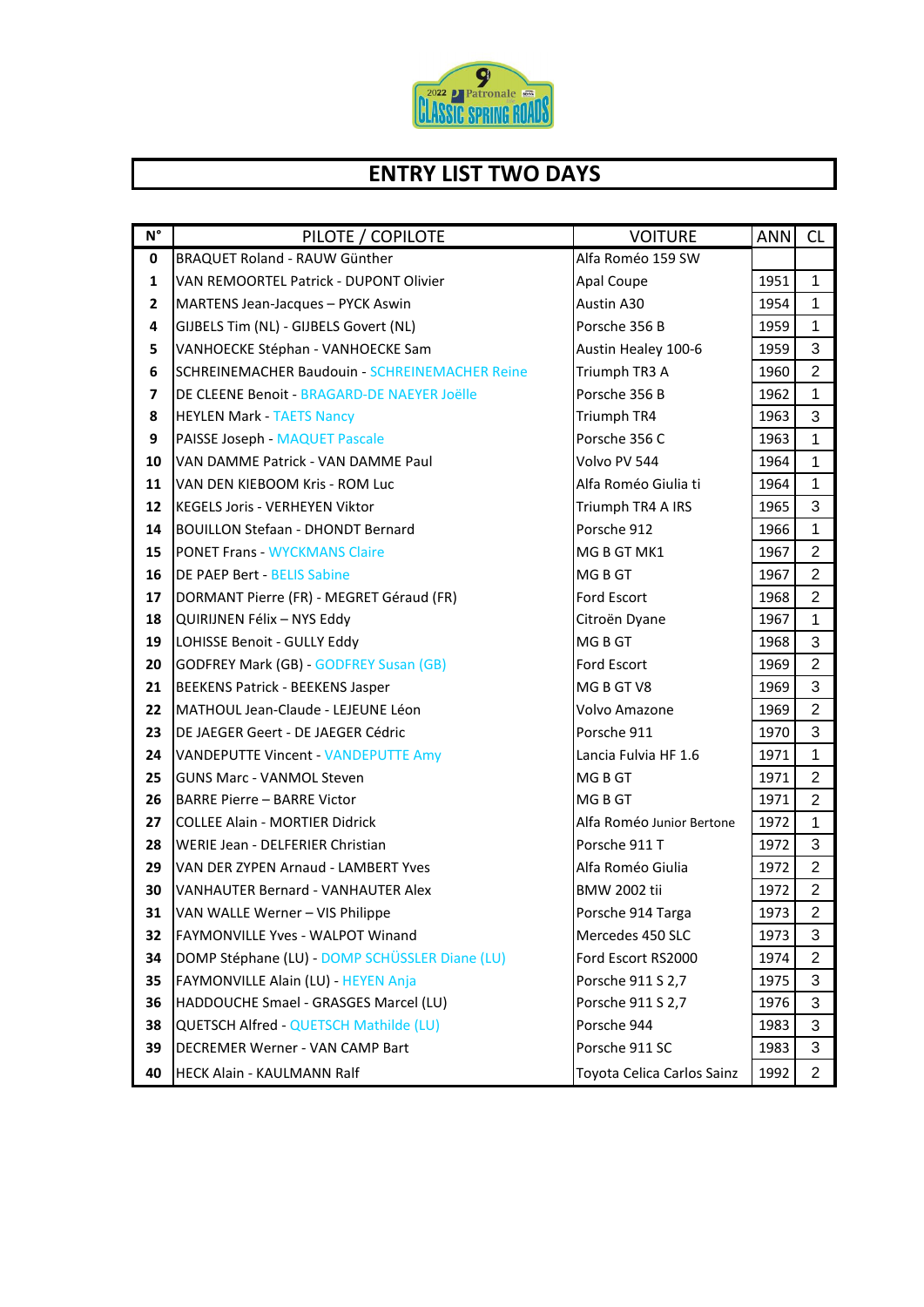

## **ONE DAY CLASSIC**

| $\mathsf{N}^\circ$ | PILOTE / COPILOTE                       | <b>VOITURE</b>            | <b>ANN</b> | <b>CL</b>      |
|--------------------|-----------------------------------------|---------------------------|------------|----------------|
| 51                 | SPIESSEN Michel - SPIESSEN Julien       | Triumph TR6               | 1969       | 3              |
| 52                 | <b>WOUTERS Peter - HAERING Wesley</b>   | Alfa Roméo Guilia         | 1970       | 2              |
| 53                 | LAMOTTE André - POLET Joseph            | Lancia Fulvia HF 1.6      | 1972       | 1              |
| 54                 | <b>DESCHAMPS Claudy - FAURE Eric</b>    | <b>BMW 2002</b>           | 1973       | $\overline{2}$ |
| 55                 | <b>HOFFMANN Armin - MERTENS Katrin</b>  | Range Rover               | 1973       | 3              |
| 56                 | VENIER Raymond - LYS André              | Lancia Fulvia Monte Carlo | 1974       | 1              |
| 57                 | VERSTRAETEN Gilbert - BEYERS René       | Opel Kadett C             | 1974       | 3              |
| 59                 | SAX Nico (LU) - MERTENS Nico (LU)       | Alfa Roméo GTV 2.0        | 1983       | 2              |
| 60                 | KISTEMANN Marc - FRANKENBERG Frank (DE) | Alfa Roméo GTV 2.0        | 1984       | 2              |
| 61                 | <b>KENIS JULIE - CLAUW Bjorn</b>        | <b>BMW 325e</b>           | 1986       | 3              |
| 63                 | PONCELET Jean-Pierre - SCHREIDEN Noé    | Toyota MR2 MK1            | 1988       | 1              |
| 64                 | VAN HEE Henri - GUILMAIN Jérôme         | <b>BMW E30 316i</b>       | 1988       | 1              |
| 65                 | BARRIERE Jordan (CH)-LUX Thierry (CH)   | Mazda 323                 | 1988       | 2              |
| 66                 | DE TANDT Armand - ARIMONT Guido         | Toyota Celica Turbo 4WD   | 1990       | 2              |
| 67                 | SCHRÖDER Frank - SCHRÖDER Johannes      | Ford Escort               | 1994       | 2              |
| 68                 | <b>HEYMANS Stéphane - BAILLY Gilles</b> | Rover Mini Cooper M Carlo | 1994       | 1              |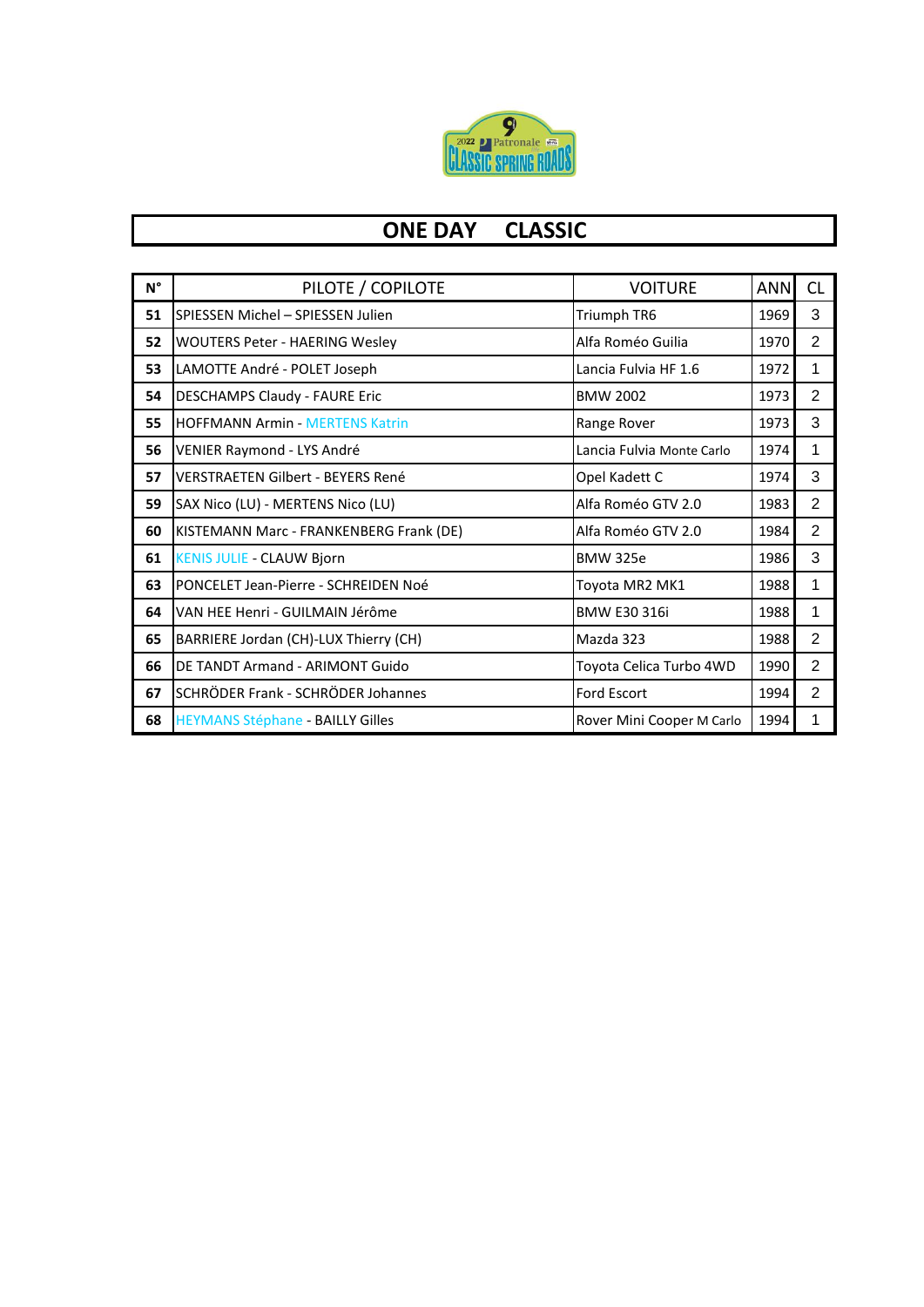

## **ENTRY LIST ONE DAY CLASSIC PLUS**

| $N^{\circ}$ | PILOTE / COPILOTE                                 | <b>VOITURE</b>          | <b>ANN</b> | CL             |
|-------------|---------------------------------------------------|-------------------------|------------|----------------|
| 71          | <b>NOELANDERS Yves - WAGNIES Laurence</b>         | Volvo PV 544            | 1961       | $\overline{2}$ |
| 72          | <b>KEVERS Tony - KEVERS Pascal</b>                | Porsche 911             | 1965       | 3              |
| 73          | REMACLE Maxime - REMACLE Michel                   | Volvo Amazone           | 1965       | $\overline{2}$ |
| 74          | DE GEYTER Alain - VAN DE VELDE Paul               | MG B GT                 | 1966       | $\overline{2}$ |
| 75          | <b>BAUGNEE Etienne - REMION Benoit</b>            | Porsche 3,0 SC          | 1979       | 3              |
| 76          | HENRY Paul - HENRI Joël                           | Volvo 122 S             | 1969       | $\overline{2}$ |
| 77          | DEBEIL Stefan - DEBEIL Frederik                   | Mercedes Pagode 180SL   | 1969       | 3              |
| 78          | L'HOEST Roger - L'HOEST Julien                    | Porsche 911 E           | 1970       | 3              |
| 79          | <b>VERBEKE Frans - VERBEKE Julie</b>              | <b>BMW 2002 tii</b>     | 1971       | $\overline{2}$ |
| 80          | <b>NINANE Claude - NINANE Catherine</b>           | Ford Escort             | 1972       | $\mathbf{1}$   |
| 81          | <b>BAONVILLE Eric - MATHIEU Germain</b>           | Opel Manta              | 1972       | $\mathbf{1}$   |
| 82          | DEVILLERS Jean-François - CHAPA Eric              | Porsche 911 2.7         | 1974       | 3              |
| 83          | WEBER Gérard (LU) - HEIRENS Etienne (LU)          | Ford Escort RS 2000     | 1975       | $\overline{2}$ |
| 84          | HALLEUX Baudouin - BONHOMME Olivier               | Innocenti Mini Cooper   | 1975       | $\mathbf{1}$   |
| 85          | JANSSEN Jonathan - DENIS Michel                   | <b>BMW 1502</b>         | 1976       | $\overline{2}$ |
| 86          | GELHAUSEN Frédéric(LU)-GELHAUSEN Jean-Jacques(LU) | Alfa Roméo Giulia N Sup | 1977       | $\overline{2}$ |
| 87          | GANSEN Pol (LU) - KALMES Luc (LU)                 | Ford Escort RS 2000     | 1978       | $\overline{2}$ |
| 88          | VERSTRAETE Bernard - CHARLET VALENTIN (FR)        | Toyota Corolla GT       | 1980       | $\mathbf{1}$   |
| 89          | <b>FRANCHI René - THIRIONET Yves</b>              | Porsche 924             | 1981       | 2              |
| 90          | VAN LOOCKE Pieter - VANPOUCKE Johan               | BMW E21                 | 1982       | 3              |
| 91          | <b>DUFRASNE Dominique - DOGNE Isabelle</b>        | <b>BMW 323</b>          | 1984       | 3              |
| 92          | WANSART André - LIENNE Patrick                    | Porsche 911 SC Cabrio   | 1985       | 3              |
| 93          | LETOCART Lucien - LETOCART Jean-Marie             | Opel Manta B GSI        | 1985       | $\overline{2}$ |
| 94          | <b>COPPEE Olivier - ROBERT Pauline</b>            | <b>VW Polo GT</b>       | 1990       | $\mathbf{1}$   |